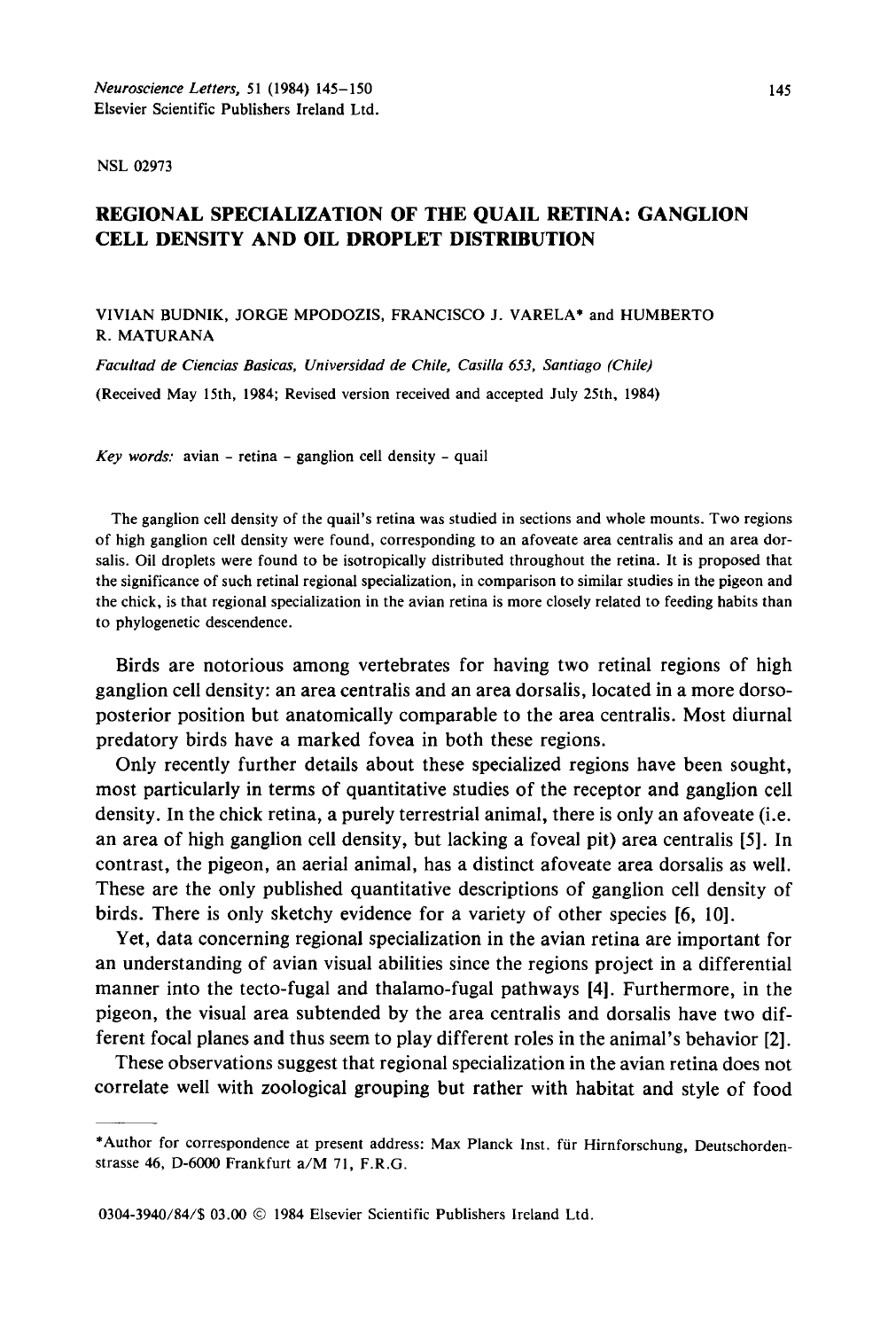gathering. On one extreme one finds the diurnal predatory birds, such as hawks, with their two prominent bifoveate regions, and on the other end of the spectrum, the terrestrial chicken, with its single afoveate area centralis. In between all possible combinations exist: nocturnal predators (owl) with an extensive binocular field and a foveate area dorsalis [4]; the inhabitants of open horizons (albatross) with two areas with shallow foveas and with a stripe of high ganglion cell density running between them [6].

The purpose of this paper is to contribute to this line of study by reporting on the ganglion cell density of the quail retina, an aerial bird in its wild state, but one which has acquired terrestrial habits, although recently, through domestication [9] (see below). This makes it an interesting case to compare with the pigeon and chick.

Quails, as do most birds, have a well-developed color vision [8, 12]. However, there are no quantitative reports describing the possible regional distribution of oil droplets. They participate in color vision by making possible combinations of cone spectral sensitivity beyond those given by the absorption spectra of photopigments [3]. This paper also reports on the oil droplet distribution in the quail's retina as it relates to regional specialization.

Quails *(Couturnix couturnix japonica)* of both sexes were used, purchased from a local dealer and kept in a laboratory animal facility. Only adults were used of an average weight of 120 g. Two different methods were used: (a) on retinal whole mounts and (b) on serial histological sections, and two complete retinas were examined with each method. For whole mounts, the procedure described in ref. 5 was followed, staining with  $1\%$  cresyl violet. For counting, the retina was divided in regions of 1 mm<sup>2</sup> through a calibrated grid. For each region, four sub-regions of  $5.6 \times 10^{-3}$  mm<sup>2</sup> were counted directly at  $\times$  400. Low-power photomicrographs were used for reconstructions. Animals sedated by ether vapours were perfused through the heart with 10% formalin. The vitreous and bone ring were removed, and gelatin was injected to prevent shrinking of the optic cup. After standard dehydration and inclusion procedures, 10  $\mu$ m paraffin sections were cut. Orientation was provided by the pecten. Sections were stained with 1% cresyl violet and counting was done every 300  $\mu$ m, selecting 200  $\mu$ m regions separated every 400  $\mu$ m. As sections thicken when cut further away from the geometrical center of the retinal cup, the counting error was estimated following the method used in ref. 7. Because oil droplets are extracted in dehydration procedures, fresh retinas were used. Immediately after excision the retinas were mounted with the receptors pointing upwards. Dark-field microscopy was normally used for counting since this allows direct visualization of all oil droplets. Color photomicrographs were taken every  $1 \text{ mm}^2$ , and droplets were counted in areas of  $0.53$  mm<sup>2</sup>.

*Ganglion cell density.* The ganglion cell morphology changed across the retina. In zones of higher density they are smaller in size and are more uniform. In more peripheral regions, they are larger and less uniform in overall shape. There was no apparent foveal pit, neither in fresh retinas nor in sections.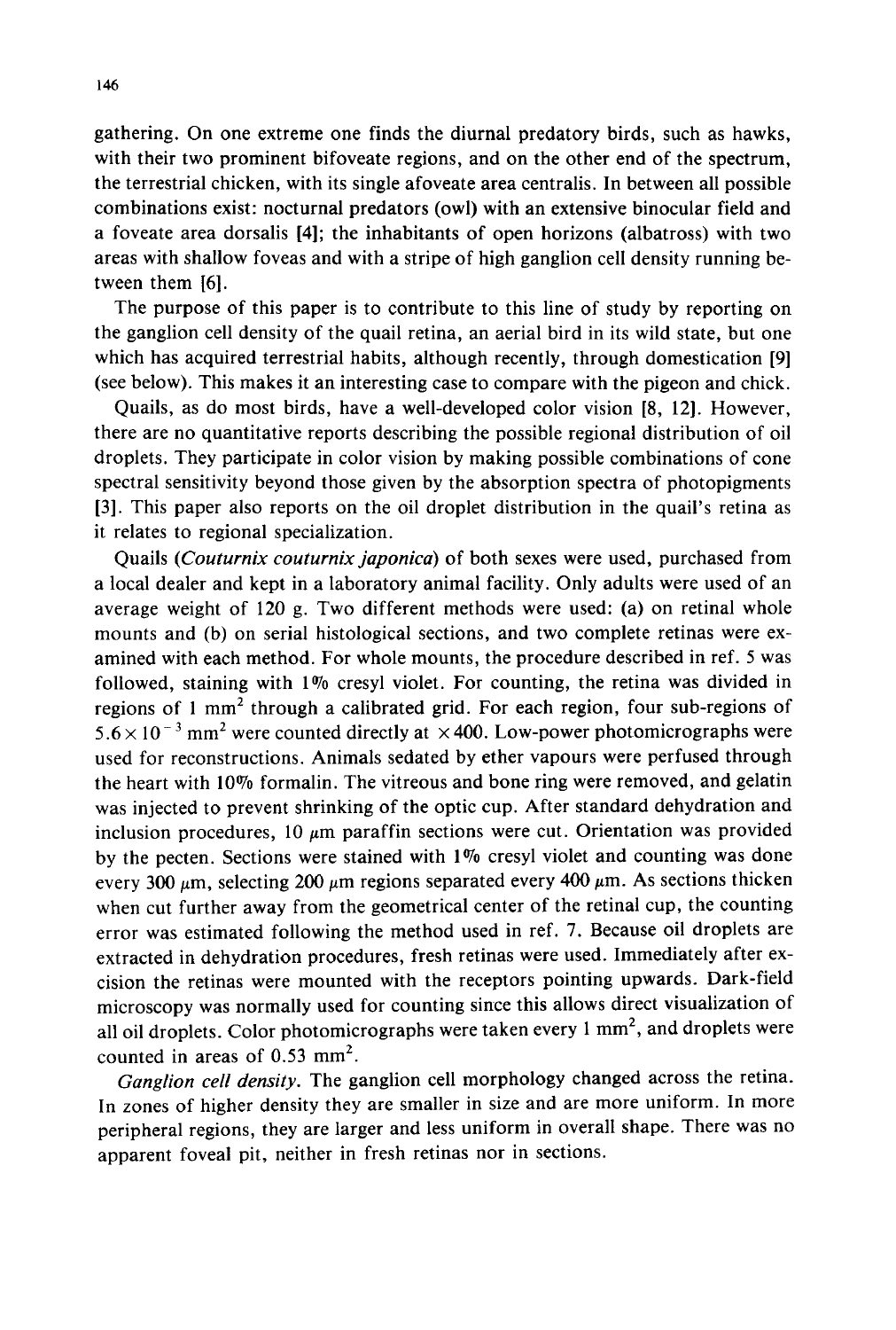Fig. 1 shows one set of isodensity contours. Both maps are comparable with respect to the geometrical pattern of the ganglion cell gradient and the absolute cellular numbers. We did not pursue in this paper statistics of ganglion cell count along various retinal radii, nor did we attempt to distinguish ganglion cells from glial and amacrine cells (see below). According to the calibrations obtained with small perforations retroprojected with narrow laser beams [8], the maximum cellular counts of the two regions of high density, the area centralis and dorsalis, fell on the horizontal axis of the visual field, at  $35^\circ$  and  $90^\circ$  posterior, respectively. These locations correspond well to similar areas in the pigeon and chick [2, 5]. The maximum cellular density reaches 35 to  $40 \times 10^3$  cells/mm<sup>2</sup>, and these values stand in a 4:1 ratio to the less dense areas in the periphery. Accordingly, the total number of ganglion cells in the quail retina stands at about  $1.3 \times 10^6$ , with an estimated error of 10%.

*Oil droplet distribution.* The quail retina has four kinds of oil droplets according to size and color: green, orange, red and translucent. They can also be seen in their characteristic locations as inclusions of the retinal cones (Fig. 2).

The oil droplets had an isotropic distribution in these retinas. In all regions we found a density of  $25 \times 10^3$  droplets/mm<sup>2</sup>, with an estimated error of 8%. This uniform distribution is composed of a ratio of 1:5 green, 1:5 orange, 1:5 red, and 2:5 colorless. The total number of oil droplets was  $2.5 \times 10^6$ , a ratio of 2:1 to the total number of ganglion cells. Although the density of oil droplets was constant in this retina, their size clearly co-varied with retinal eccentricity, as shown in Fig. 2. The largest diameters occurred near the periphery, and they were 30% larger than those in the central areas.

Direct inspection of a fresh quail retina revealed a dorsal greenish quadrant. Interestingly, this regional difference was co-related with a high concentration of teardrop-shaped inclusions present in this retina, and which have a yellow-green coloration to transillumination (Fig. 2). As we know of no other reports on these inclusions, their chemical compositions, visual function or if they contribute to the greenish coloration of this area seem to be open questions at the present time.

The quail's retina is comparable to that of the pigeon with regard to the regional pattern and absolute numbers of ganglion cell density. This regional specialization is more marked than in the chick (where only a slightly more dense streak marks the presumptive area dorsalis) but is less marked than in animals such as hawks and kestrels with a bifoveate retina.

In the present study we did not consider the error introduced by the presence of glial cells and displaced amacrines. This error is not negligible. Glial cells amount to about 5-10% in the chick and pigeon; displaced amacrines amount to about 30-35% in the chick and up to 43% in the pigeon [l, 5]. However, although the absolute number of ganglion cells was thereby increased, their relative numbers probably do not change, since at least in the chick the distribution of displaced amacrines is uniform throughout the retina.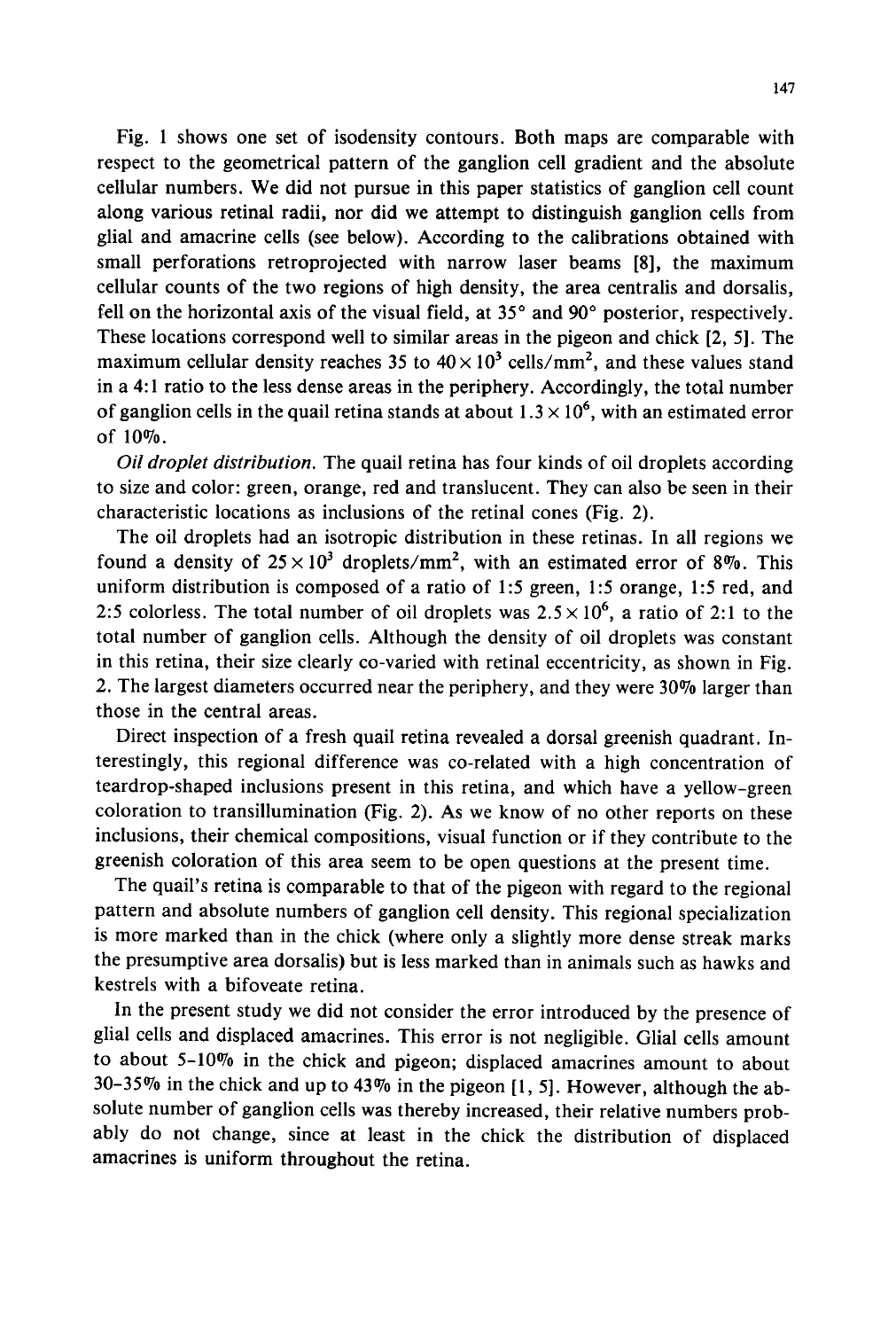

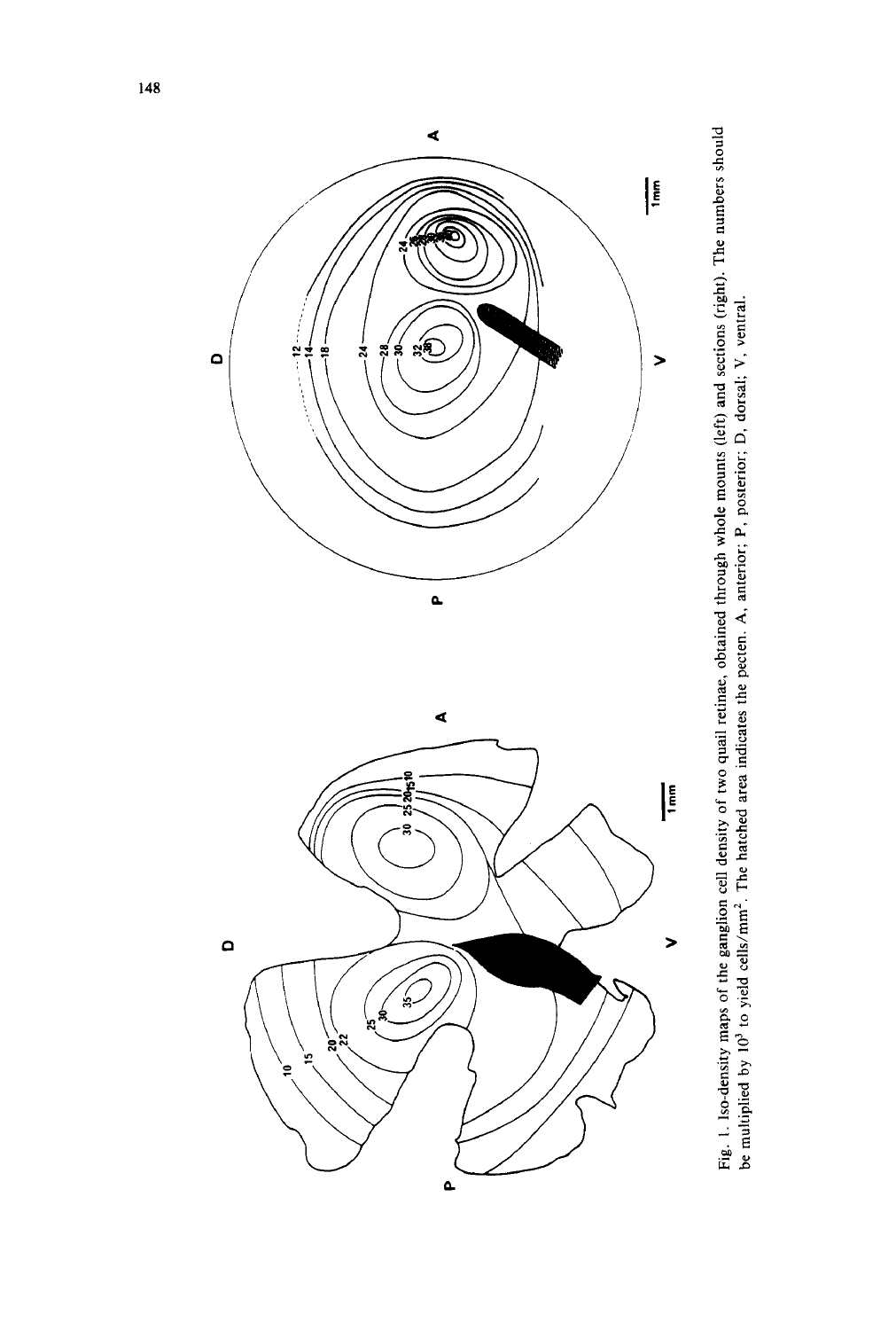

Fig. 2. Light-field image of retinal oil droplets in (a) the periphery or (b) near the central region. Note differences in size and the presence of teardrop inclusions (arrow) found in abundance in the dorsal quadrant of the quail retina, g, green; r, red; o, orange; t, colorless. Bar = 20  $\mu$ m.

These comparisons suggest that the terrestrial habitat correlates with the loss of the temporal fovea or area dorsalis. Although quails are mostly terrestrial, they have only recently been derived from stocks of predominantly aerial ancestors. In fact, the genus *Couturnix* belongs to a wild type originally from Asia. They have been subject to artificial selection for at least 100 years, but these populations still breed well with the wild type. If left in the wild, these birds have seasonal migrations and terrestrial habits of feeding [9]. Therefore in their ethology quails resemble the pigeon more than the chick, although they are taxonomically more related to the latter (order *Galliformis,* and not *Columbiformes).* Accordingly, their retina has a comparable regional specialization, with two peaks in ganglion cell density.

The uniformity of oil droplet distribution raises several doubts about the role of these structures in color vision. It is surprising that there should not be a higher density of oil droplets in the two areas of high ganglion cell density, precisely the region of highest visual acuity. Also, there is an anisotropic distribution of color responses in the ventral geniculate with blue-sensitive units predominant in number (about  $50\%$ ) and concentrated in the anterior visual field [8]. The available evidence is insufficient to suggest answers to these questions but shows that the contribution of oil droplets might not be a simple correlate of cone distribution.

This work was made possible through a grant from DDI, Universidad de Chile